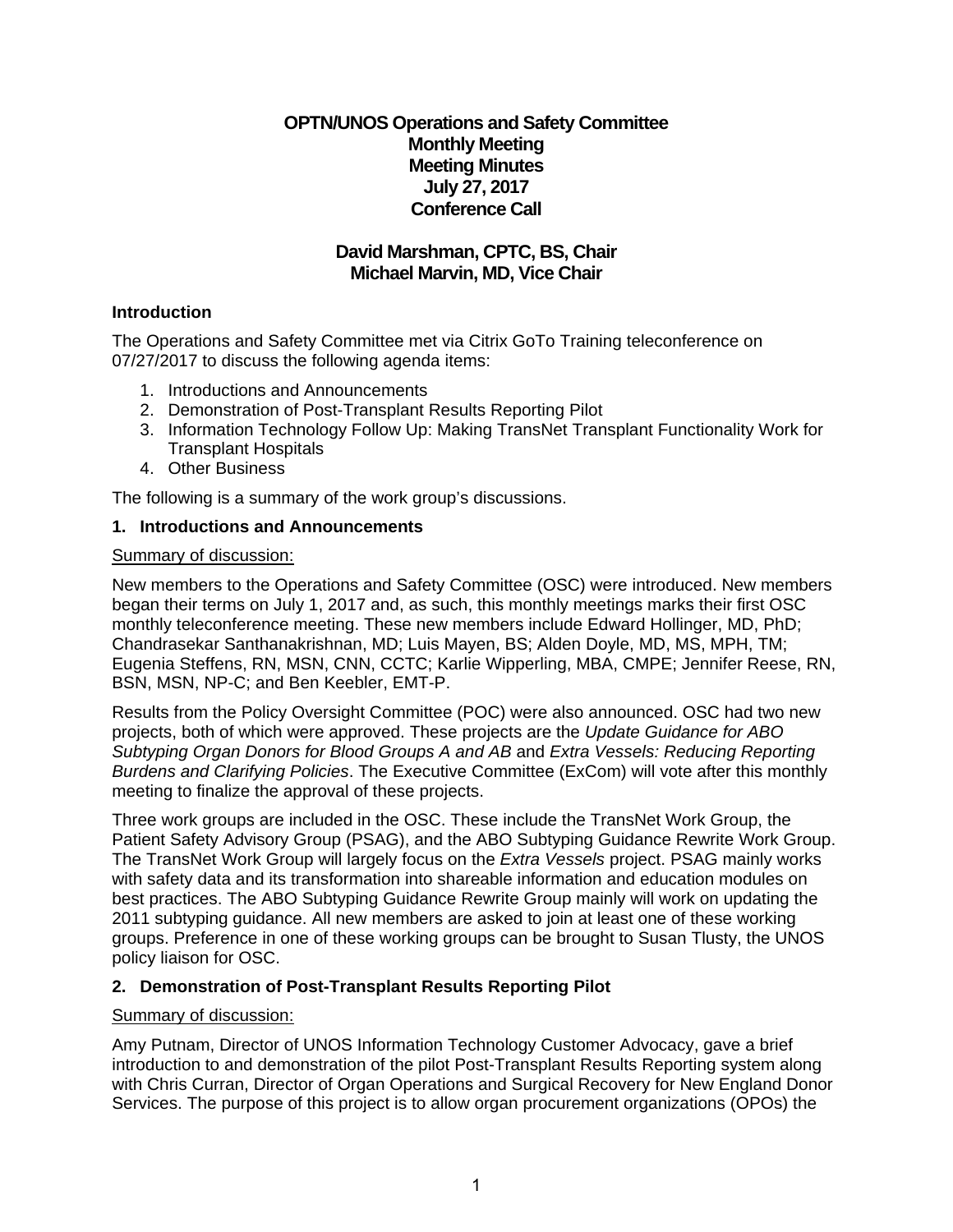ability to send electronic notifications to transplant centers (TxC) when any laboratory test results come back positive post-recovery.

Currently, the patient safety sheet is a PDF of a Microsoft Excel worksheet that can only be updated by UNOS staff. Efforts are being placed on making this more dynamic. This would include having a drop down option to choose whichever OPO or TxC and automatically see relevant information, such as up-to-date patient safety contacts. Five OPOs will be participating in the pilot launch of this program, and these OPOs will be able to use the pilot program to notify any TxCs within their DSAs. It is worth noting that if any pilot program OPO must notify a TxC outside of the participating DSAs, the OPO will need to revert to the original, manual system. Following the pilot, information will be collected and changes will be made as necessary.

### **3. Information Technology Follow-Up: Making TransNet Transplant Functionality Work for Transplant Hospitals**

### Summary of discussion:

Amy Putnam also discussed the directions being taken to address issues within TransNet directed at transplant centers. For example, many voiced that it would be ideal to be able to access TransNet from the same location as DonorNet and Waitlist. As such, TransNet access would be possible via the Secure Enterprise page. Another example includes TransNet permissions in which one's UNet site administration would be able to give access through Secure Enterprise.

If OSC would seek to make TransNet mandatory for transplant centers, some question could arise. Does it include check-in for both living and deceased donors? Does it include ABO verification prior to implant for both living and deceased donors? Does it include packaging and labeling of all organs?

Currently, TransNet allows organ check-in for both deceased and living donors. It also allows pre-recovery verifications on DonorNet and TIEDI, pre-transplant verification prior to organ receipt on DonorNet and Waitlist, and pre-transplant verification upon organ receipt on TransNet for deceased donors. It is proposed that the latter three on TIEDI, Waitlist, and TransNet will allow living donors moving forward potentially. These TxC functionality changes will be rolled out in phases.

### Next steps:

The following next steps will be taken:

- Contact Susan Tlusty by e-mail with your preferences for which OSC work group you would like to be included.
- Late September 2017 is the proposed finish date for the Post-Transplant Results pilot programming with a proposed pilot start date of early 2018.

# **Upcoming Meeting**

• TBD